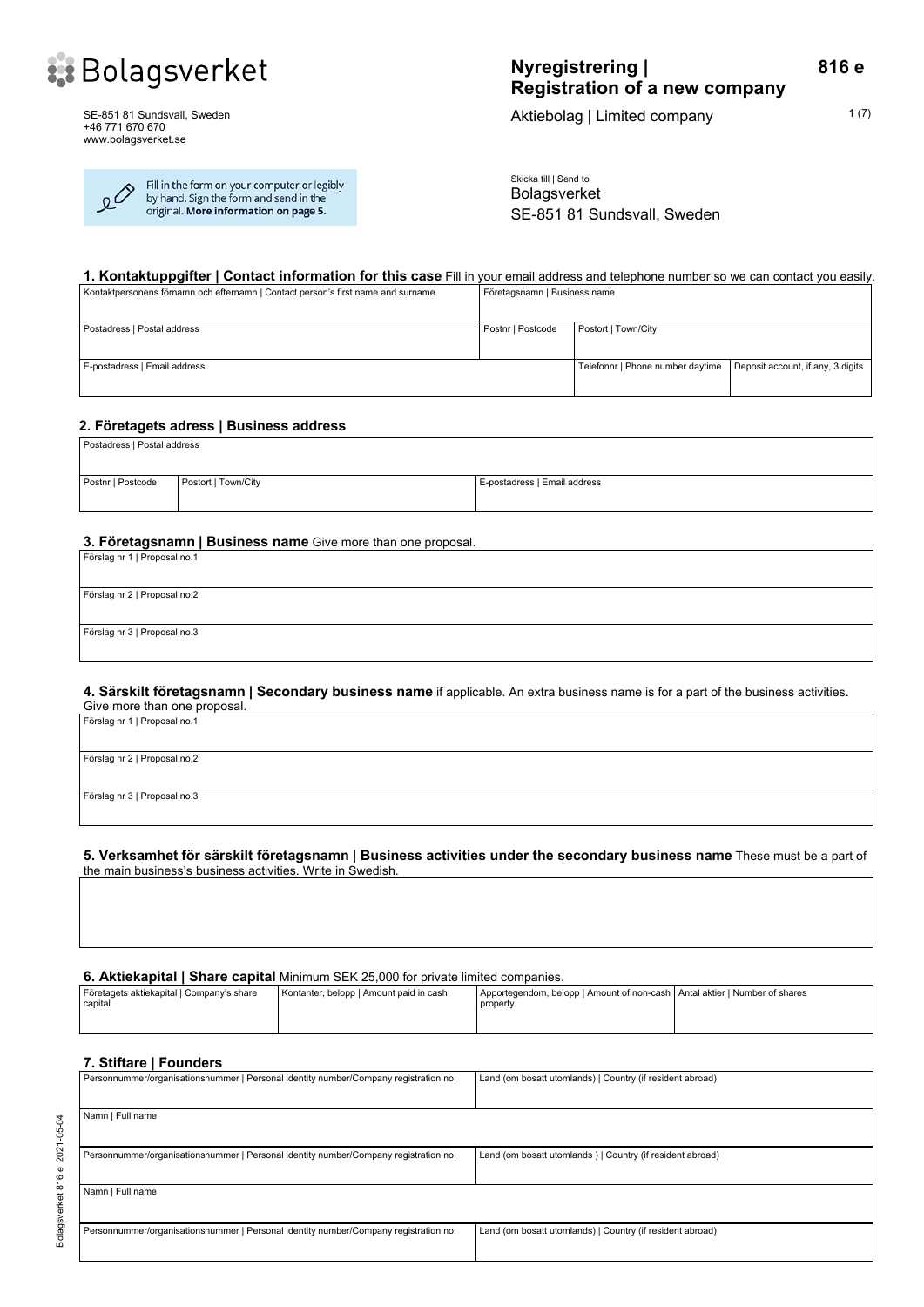# **8. Styrelseledamöter | Board members** A private limited company can have only one or two board members, if a deputy board member

| is appointed.                                                               |                   |                                                           |  |  |
|-----------------------------------------------------------------------------|-------------------|-----------------------------------------------------------|--|--|
| Personnummer   Personal identity number (date of birth, if resident abroad) |                   | Land (om bosatt utomlands)   Country (if resident abroad) |  |  |
| Efternamn   Surname                                                         |                   | Samtliga förnamn   All first names                        |  |  |
| Postadress   Postal address                                                 | Postnr   Postcode | Postort   Town/City                                       |  |  |
| Personnummer   Personal identity number (date of birth, if resident abroad) |                   | Land (om bosatt utomlands)   Country (if resident abroad) |  |  |
| Efternamn   Surname                                                         |                   | Samtliga förnamn   All first names                        |  |  |
| Postadress   Postal address                                                 | Postnr   Postcode | Postort   Town/City                                       |  |  |
| Personnummer   Personal identity number (date of birth, if resident abroad) |                   | Land (om bosatt utomlands)   Country (if resident abroad) |  |  |
| Efternamn   Surname                                                         |                   | Samtliga förnamn   All first names                        |  |  |
| Postadress   Postal address                                                 | Postnr   Postcode | Postort   Town/City                                       |  |  |
| Personnummer   Personal identity number (date of birth, if resident abroad) |                   | Land (om bosatt utomlands)   Country (if resident abroad) |  |  |
| Efternamn   Surname                                                         |                   | Samtliga förnamn   All first names                        |  |  |
| Postadress   Postal address                                                 | Postnr   Postcode | Postort   Town/City                                       |  |  |
| Personnummer   Personal identity number (date of birth, if resident abroad) |                   | Land (om bosatt utomlands)   Country (if resident abroad) |  |  |
| Efternamn   Surname                                                         |                   | Samtliga förnamn   All first names                        |  |  |
| Postadress   Postal address                                                 | Postnr   Postcode | Postort   Town/City                                       |  |  |

#### **9. Styrelsesuppleanter | Deputy members of the board**

| Personnummer   Personal identity number (date of birth, if resident abroad) | Land (om bosatt utomlands)   Country (if resident abroad) |  |  |
|-----------------------------------------------------------------------------|-----------------------------------------------------------|--|--|
| Efternamn   Surname                                                         | Samtliga förnamn   All first names                        |  |  |
| Postadress   Postal address                                                 | Postort   Town/City<br>Postnr   Postcode                  |  |  |
| Personnummer   Personal identity number (date of birth, if resident abroad) | Land (om bosatt utomlands)   Country (if resident abroad) |  |  |
| Efternamn   Surname                                                         | Samtliga förnamn   All first names                        |  |  |
| Postadress   Postal address                                                 | Postort   Town/City<br>Postnr   Postcode                  |  |  |
| Personnummer   Personal identity number (date of birth, if resident abroad) | Land (om bosatt utomlands)   Country (if resident abroad) |  |  |
| Efternamn   Surname                                                         | Samtliga förnamn   All first names                        |  |  |
| Postadress   Postal address                                                 | Postort   Town/City<br>Postnr   Postcode                  |  |  |
| Personnummer   Personal identity number (date of birth, if resident abroad) | Land (om bosatt utomlands)   Country (if resident abroad) |  |  |
| Efternamn   Surname                                                         | Samtliga förnamn   All first names                        |  |  |
| Postadress   Postal address                                                 | Postnr   Postcode<br>Postort   Town/City                  |  |  |

# **10. Styrelseordförande | Chair of the board** is appointed only if the board consists of more than one board member.

| Personnr   Personal identity number | Efternamn I Surname | Förnamn I First names |
|-------------------------------------|---------------------|-----------------------|
|                                     |                     |                       |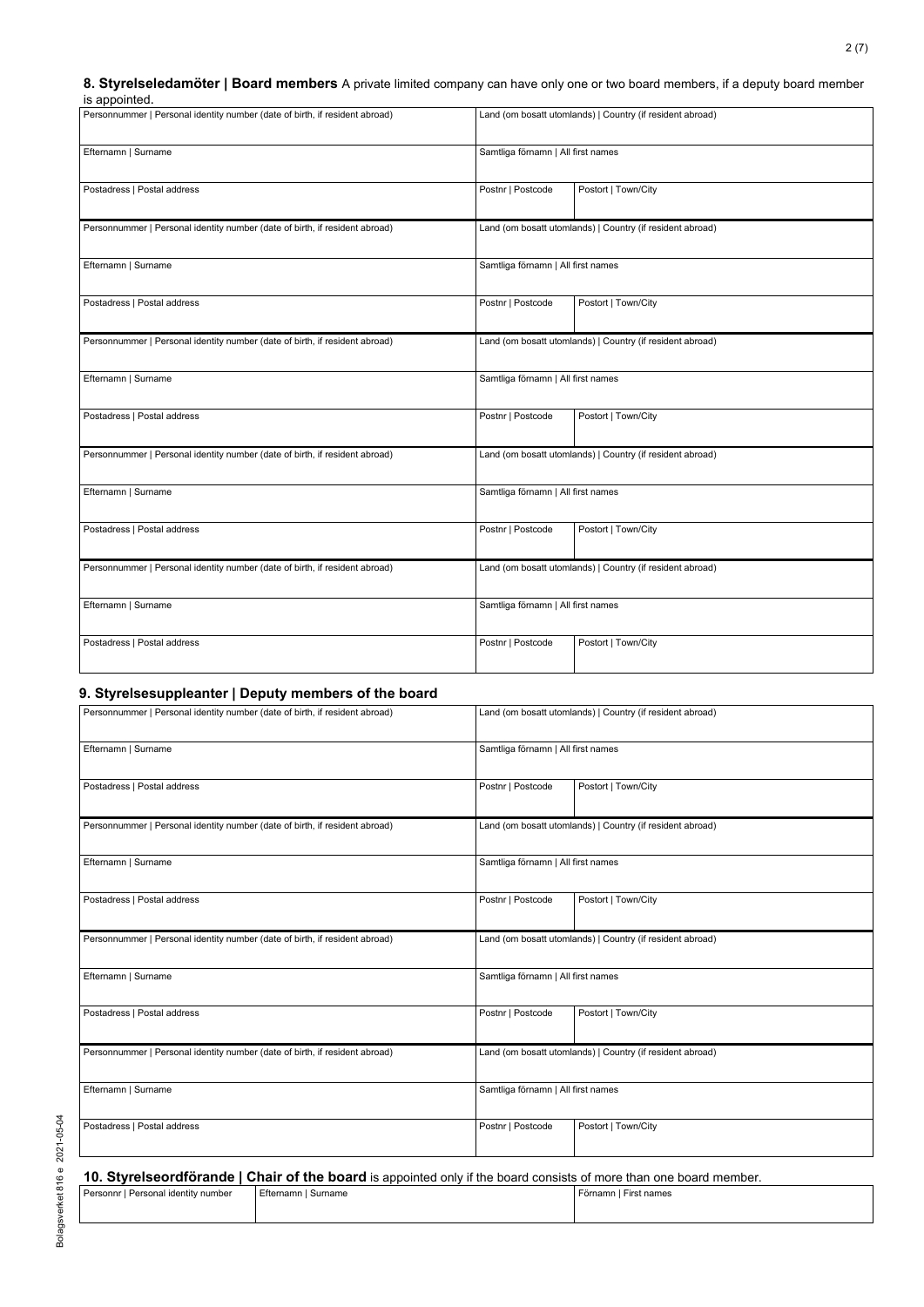#### **11. Verkställande direktör | Managing director** if appointed.

| . .<br>Personnummer   Personal identity number (date of birth, if resident abroad) | Land (om bosatt utomlands)   Country (if resident abroad) |                     |
|------------------------------------------------------------------------------------|-----------------------------------------------------------|---------------------|
| Efternamn   Surname                                                                | Samtliga förnamn   All first names                        |                     |
| Postadress   Postal address                                                        | Postnr   Postcode                                         | Postort   Town/City |

# **12. Vice verkställande direktör | Deputy managing director** if appointed.

| .                                                                           |                                                           |                     |
|-----------------------------------------------------------------------------|-----------------------------------------------------------|---------------------|
| Personnummer   Personal identity number (date of birth, if resident abroad) | Land (om bosatt utomlands)   Country (if resident abroad) |                     |
|                                                                             |                                                           |                     |
| Efternamn   Surname                                                         | Samtliga förnamn   All first names                        |                     |
|                                                                             |                                                           |                     |
| Postadress   Postal address                                                 | Postnr   Postcode                                         | Postort   Town/City |
|                                                                             |                                                           |                     |
|                                                                             |                                                           |                     |

# **13. Särskild firmatecknare | Specially authorized signatory** if appointed.

| Personnummer   Personal identity number (date of birth, if resident abroad) | Land (om bosatt utomlands)   Country (if resident abroad) |                     |
|-----------------------------------------------------------------------------|-----------------------------------------------------------|---------------------|
| Efternamn   Surname                                                         | Samtliga förnamn   All first names                        |                     |
| Postadress   Postal address                                                 | Postnr   Postcode                                         | Postort   Town/City |

#### **14. Särskild delgivningsmottagare | Person authorized to receive service of process** if appointed.

| Personnummer   Personal identity number |                                    |                     |
|-----------------------------------------|------------------------------------|---------------------|
| Efternamn   Surname                     | Samtliga förnamn   All first names |                     |
| Postadress   Postal address             | Postnr   Postcode                  | Postort   Town/City |

# **15. Revisor | Auditor** if appointed.

| .<br>Personnummer   Personal identity number |                                    | Land (om bosatt utomlands)   Country (if resident abroad) |
|----------------------------------------------|------------------------------------|-----------------------------------------------------------|
| Efternamn   Surname                          | Samtliga förnamn   All first names |                                                           |
| Postadress                                   | Postnr   Postcode                  | Postort   Town/City                                       |

#### **16. Revisorssuppleant | Deputy auditor** if appointed.

| Personnummer   Personal identity number |                                    | Land (om bosatt utomlands)   Country (if resident abroad) |
|-----------------------------------------|------------------------------------|-----------------------------------------------------------|
|                                         |                                    |                                                           |
| Efternamn   Surname                     | Samtliga förnamn   All first names |                                                           |
|                                         |                                    |                                                           |
| Postadress   Postal address             | Postnr   Postcode                  | Postort   Town/City                                       |
|                                         |                                    |                                                           |

#### **17. Revisionsbolag | Accounting firm** if auditor appointed.

| Namn, revisionsbolaget   Business name of the accounting firm |                                    | Organisationsnummer   Company registration number         |
|---------------------------------------------------------------|------------------------------------|-----------------------------------------------------------|
| Postadress   Postal address                                   | Postnr   Postcode                  | Postort   Town/City                                       |
| Huvudansvarig revisor   Auditor in charge                     |                                    |                                                           |
| Personnummer   Personal identity number                       |                                    | Land (om bosatt utomlands)   Country (if resident abroad) |
| Efternamn   Surname                                           | Samtliga förnamn   All first names |                                                           |
| Postadress   Postal address                                   | Postnr   Postcode                  | Postort   Town/City                                       |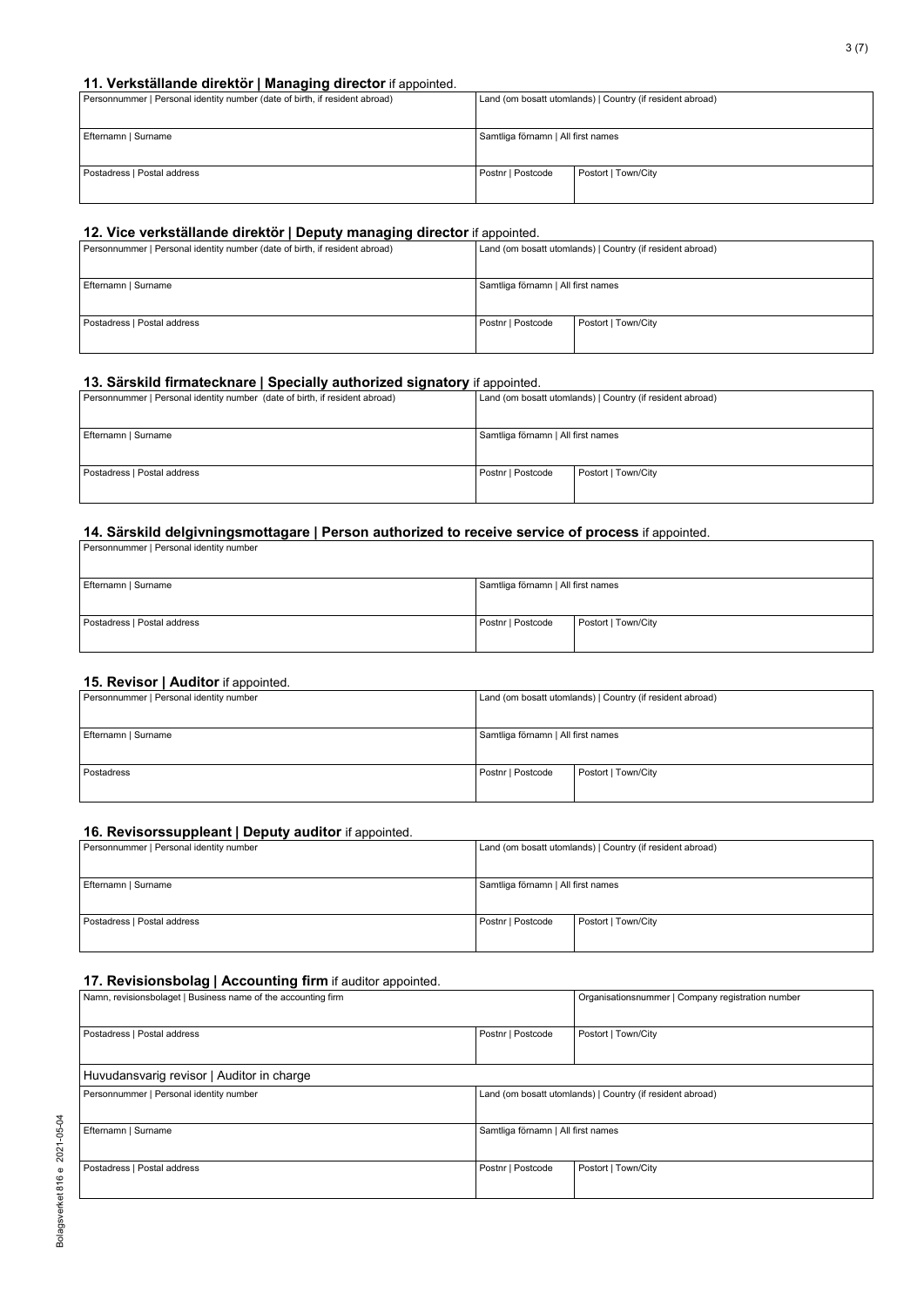| 18. Firmateckning   Signatory power                                                                                                                                                                                                        |                                                                                                                                                                                                                                                      |  |
|--------------------------------------------------------------------------------------------------------------------------------------------------------------------------------------------------------------------------------------------|------------------------------------------------------------------------------------------------------------------------------------------------------------------------------------------------------------------------------------------------------|--|
| 1) Firman tecknas av styrelsen (ordinarie styrelseledamöter)  <br>The board of directors is entitled to sign on behalf of the<br>company (the ordinary board members).                                                                     | 2) Firman tecknas av styrelseledamoten eller styrelseledamöterna<br>och styrelsesuppleanten eller styrelsesuppleanterna var för sig<br>The board member(s) and the deputy member(s), individually,<br>are entitled to sign on behalf of the company. |  |
| 3) Firman tecknas av styrelseledamöterna var för sig sig  <br>The board members, individually, are entitled to sign on<br>behalf of the company.                                                                                           | 4) Firman tecknas av styrelseledamöterna två i förening<br>Any two of the board members, together, are entitled to sign on<br>behalf of the company.                                                                                                 |  |
| 5) Firman tecknas enligt nedan   The entitlement to sign on behalf of the company is as stated below:<br>Fyll i eventuell annan firmateckning här   If applicable, fill in another alternative for signatory power here. Write in Swedish. |                                                                                                                                                                                                                                                      |  |
|                                                                                                                                                                                                                                            |                                                                                                                                                                                                                                                      |  |
|                                                                                                                                                                                                                                            |                                                                                                                                                                                                                                                      |  |

# **19. Övrigt | Other matters**

**20. Försäkran och underskrift | Declaration and signature** The form must be signed by a board member or the managing director. Please use blue ink.

#### **I do solemnly declare that**

- the individuals to be registered through this application form have accepted their assignments
- the details in this application form regarding the appointment of individuals, their signatory power and the secondary business name correspond to the resolutions that the application is based on
- the founders and the individuals to be registered through this application form do not have custodians as stated in chapter 11, section 7 of the Swedish Parental Code
- the founders and the individuals registered through this application form have not been declared bankrupt (applies to all except the person authorized to receive service of process)
- the auditors meet the qualification requirements stated in chapter 9, section 10-13 of the Swedish Companies Act
- the auditors meet the qualification requirements stated in chapter 10, section 9, first paragraph of the Swedish Banking and Financing Business Act (only applies if the company in question is a credit market company)
- the lay auditors meet the qualification requirements stated in chapter 10, section 9 of the Swedish Companies Act.

Datum | Date Namnteckning | Sign name Namnförtydligande | Print name

# **Registreringsavgift | Registration fee**

We will send a notification to the contact person for this case with information about the registration fee and how to pay it. We can start processing your application when we have received the payment.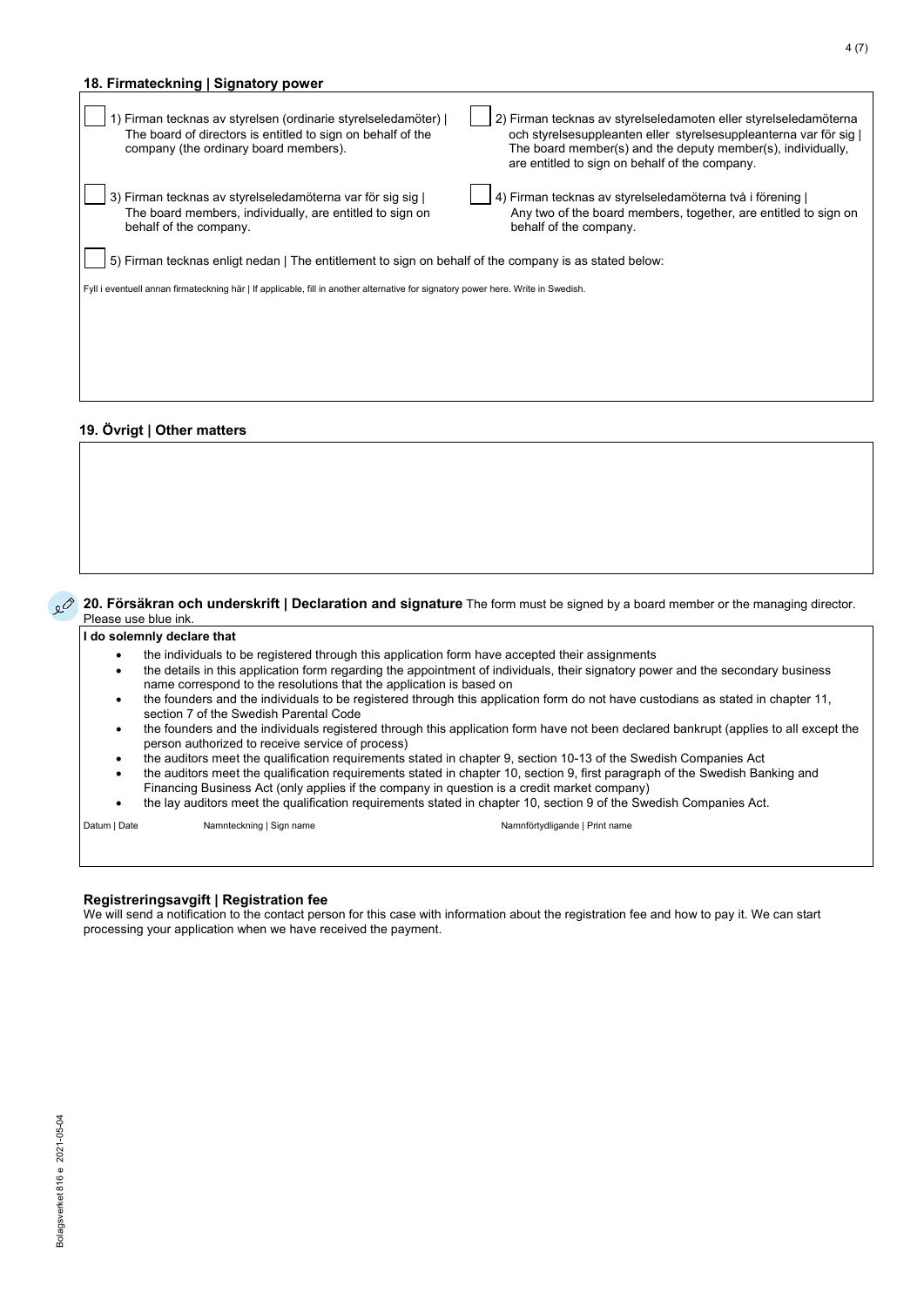# **Information**

**Use this form when you want to register a new limited company, or use the e-service on the website verksamt.se (in Swedish only). E-services and more information are available on bolagsverket.se. Please note that all documents must be in Swedish. When the application has been registered we will send you a registration certificate in Swedish.**

#### O **Attachments that must always be enclosed with the application form**

- Memorandum of association (the original or a certified copy).
- The adopted articles of association (a copy).
- Bank certificate (the original) from a Swedish bank or a bank within the European Economic Area (EEA), translated into Swedish. The certificate must be issued on a special form – not an ordinary deposit receipt.
- Share subscription list (the original or certified copy). This information may be included in the memorandum of association.

Each section below states which other attachments are needed.

# **1. Contact information for this case**

Fill in the contact information for this case. Please note that we usually send notifications by email. If you do not fill in an email address, we will send notifications by post.

If the contact person has a deposit account with Bolagsverket and wants to use it for payment of the registration fee, you must also fill in the three-digit account number.

# **2. Business address**

Fill in the address as well as the email address, if any.

# **3. Business name**

State more than one business name proposal. If you submit more than one proposal, we will examine them in the order you have listed them in. We will register the first proposal we examine that we are able to accept, without first contacting you. Read more about choosing a business name on bolagsverket.se.

# **4. Secondary business name**

The secondary business name is a separate name for a specific part of the business. The secondary business name should not be mentioned in the articles of association. State more than one proposal for secondary business name.

# **5. Business activities under the secondary business name**

Fill in the business activities to be carried out under the secondary business name. Be exact when defining the line of business. The business activities under the secondary business name must be a part of the business activities of the main company.

# **6. Share capital**

Fill in the company's share capital and state whether the share capital has been paid in as cash or as non-cash property. A non-cash property may for example be a car or real estate. If the company has been formed with a share premium, the whole amount paid for the shares – including the premium amount – must be stated in the box Amount paid in cash or Amount of non-cash property.

State the number of shares. If the company will have different classes of shares it must be stated in the the memorandum of association. The difference between the share classes and the number of shares that will or can be issued must be stated in the articles of association.

# **Attachments – non-cash property**

- A statement in the memorandum of association regarding the value of the non-cash property, specifying who is paying by non-cash property and if there is any oral agreement regarding the noncash property.
- Profit and loss statements and balance sheets (certified copies) for the two most recent financial years – if the non-cash property is a business.
- Information regarding the operating profit/loss for the business (in the memorandum of association) – if the non-cash property is a business.
- Agreement about the non-cash property, may be in writing (the original or a certified copy).

Ø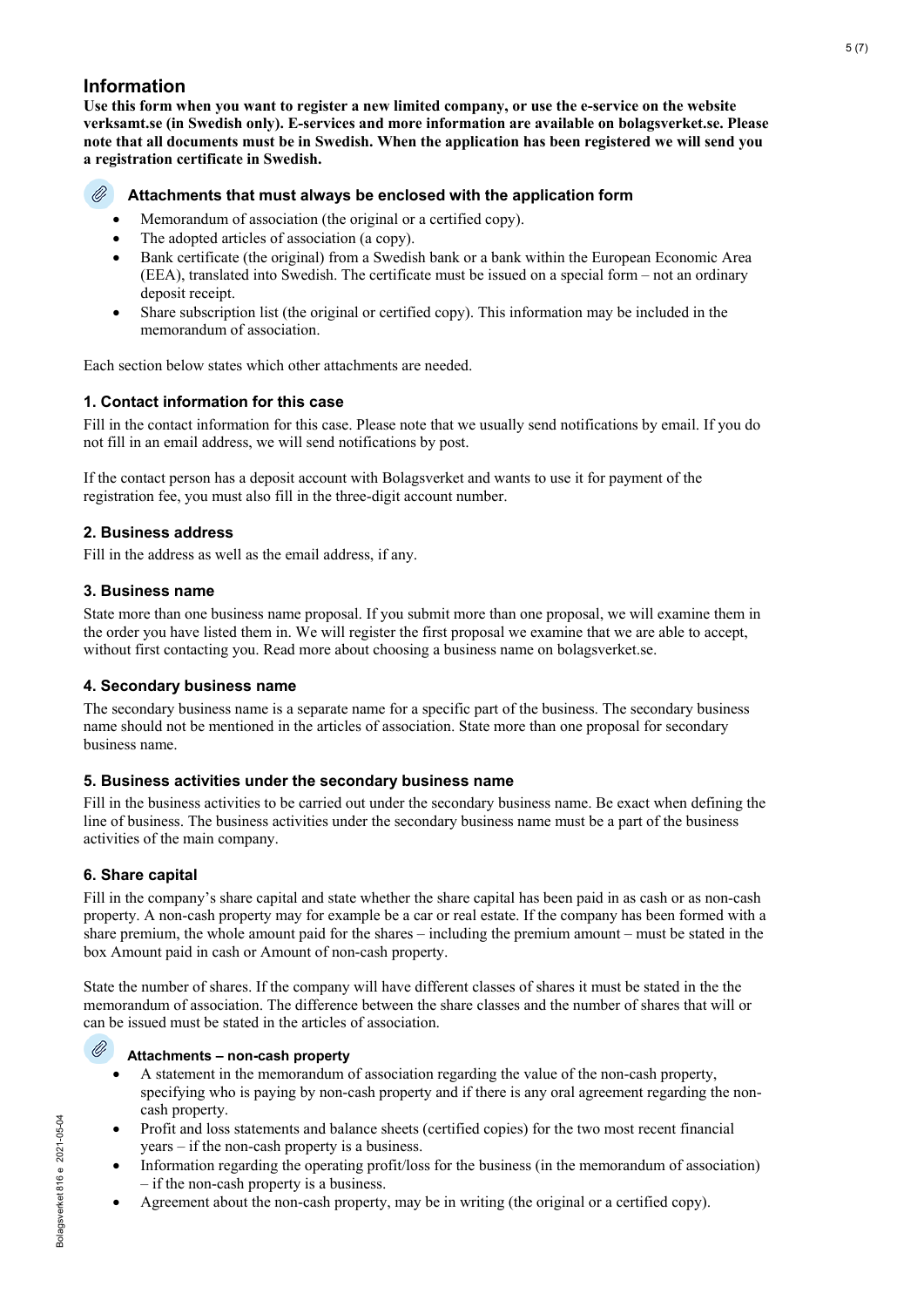- A statement from an authorized or approved auditor (even if the company has not appointed its own auditor) regarding the non-cash property (the original). The statement must show
	- o the type of property, for example a lorry
	- o that all the non-cash property have been transferred to the company
	- $\circ$  that the non-cash property are or will be of benefit to the company's business  $\circ$  that the property has been valued at the actual value for the company
	- that the property has been valued at the actual value for the company
	- o the method for valuing the property
	- $\circ$  if any difficulties have arisen when valuing the property<br> $\circ$  the auditor's personal identity number not needed if the
	- the auditor's personal identity number not needed if the auditor is already registered as auditor for the company.

# **7. Founders**

Fill in the personal and address details of the individuals who have formed the company (founders). If there are more than three founders, you must fill in the details in box 19. Other matters. If the founder is a legal entity, you must fill in the company registration number and business name.



# **Attachments in certain cases**

- A certified copy of a passport for each person who is not registered in the Swedish population register.\*
- A certified copy of the certificate of registration, not more than six months  $old if$  the founder is a foreign legal entity.

# **8. Board members**

Fill in the personal and address details of the board members. Individuals who are not registered in the Swedish population register must fill in their country of residence.

In a private limited company the board of directors may consist of one or more board members. If there are fewer than three board members, you must also appoint at least one deputy member. Public limited companies must have at least three board members.

The following individuals must be resident within the EEA:

- at least half of the board members and the deputy members (counted separately)
- the managing director
- the deputy managing directors
- at least one of the signatories.

If the company does not fulfil these requirements, you may apply to Bolagsverket for exemption.

#### Ø **Attachments in certain cases**

- A certified copy of a passport for each person who is not registered in the Swedish population register.\*
- An application for exemption if the residence requirements are not fulfilled.

# **9. Deputy members of the board**

Fill in the personal and address details of the deputy members of the board. Read more under section 8. Board members.

# **10. Chair of the board**

If the board of directors consists of more than one board member, the board must appoint a chair of the board. Fill in the personal details of the chair of the board here.

# **11. Managing director**

If the company has a managing director, fill in their details in this box. In public limited companies the board must appoint a managing director who is not chair of the board.



# **Attachment in certain cases**

• A certified copy of a passport for each person who is not registered in the Swedish population register.\*

# **12. Deputy managing director**

If the company has a deputy managing director fill in their details here. Read more under section 11. Managing director.